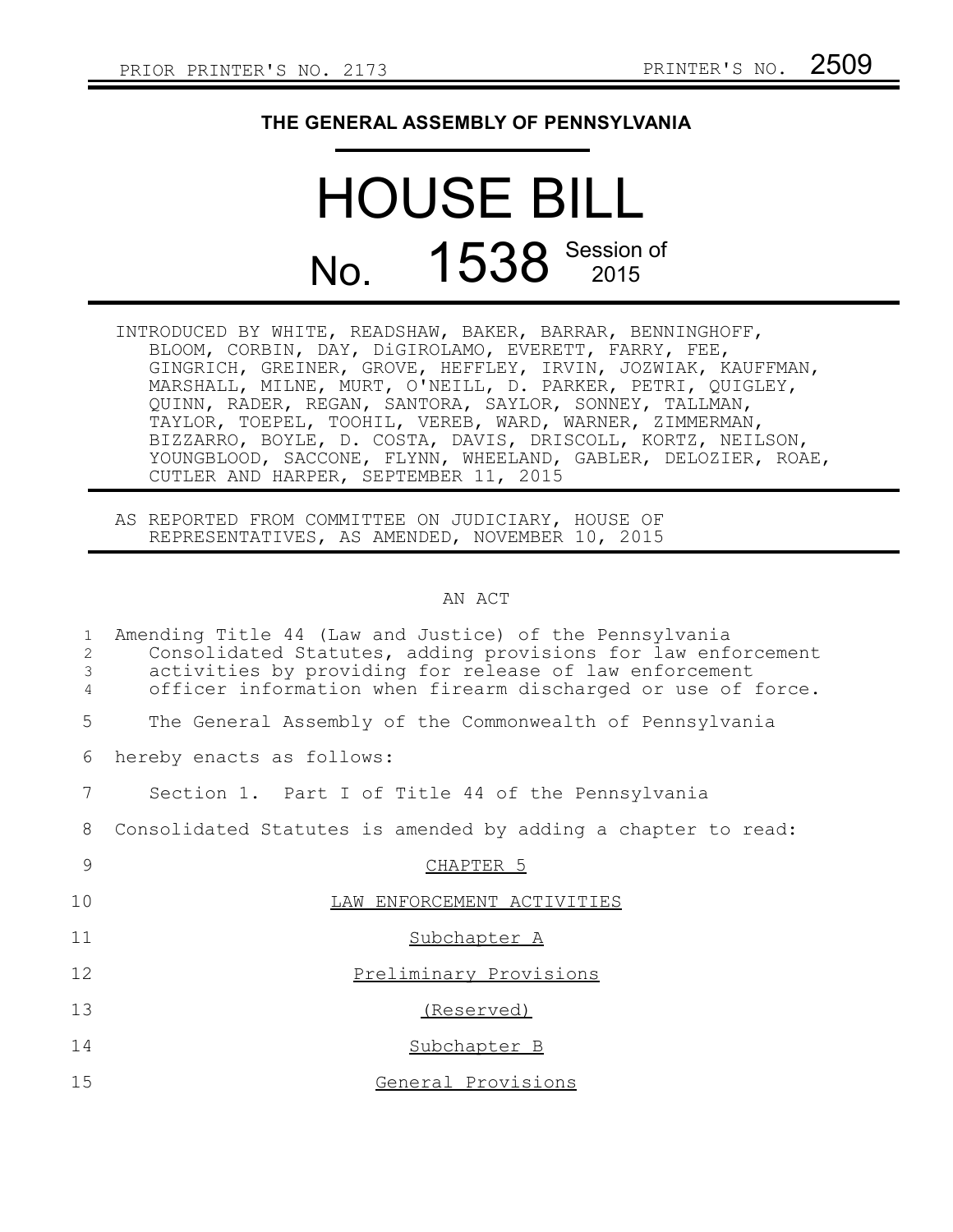| 1  | Sec.                                                             |
|----|------------------------------------------------------------------|
| 2  | 511. Release of law enforcement officer information when         |
| 3  | firearm discharged or use of force.                              |
| 4  | \$ 511. Release of law enforcement officer information when      |
| 5  | firearm discharged or use of force.                              |
| 6  | General rule.--Pending the conclusion of an official<br>(a)      |
| 7  | investigation that involves the discharge of a firearm or use of |
| 8  | force by a law enforcement officer during the performance of the |
| 9  | law enforcement officer's official duties, the name and          |
| 10 | identifying information of the law enforcement officer may not   |
| 11 | be released to the public by any public official or public       |
| 12 | employee conducting or participating in the official             |
| 13 | investigation or any person acting on behalf of such public      |
| 14 | official or public employee.                                     |
| 15 | Conclusion of official investigation.--After the<br>(b)          |
| 16 | official investigation concludes:                                |
| 17 | The law enforcement officer's name and identifying<br>(1)        |
| 18 | information may SHALL be released to the public only if the <-   |
| 19 | law enforcement officer is charged with a criminal offense       |
|    |                                                                  |
| 20 | relating to the discharge of the firearm or use of force. The    |
| 21 | release of the information must occur in accordance with         |
| 22 | applicable law.                                                  |
| 23 | (2) The IF THE law enforcement OFFICER IS NOT CHARGED<br><--     |
| 24 | WITH A CRIMINAL OFFENSE RELATING TO THE DISCHARGE OF THE         |
| 25 | FIREARM OR THE USE OF FORCE, THE LAW ENFORCEMENT officer's       |
| 26 | name and identifying information may not be released to the      |
| 27 | public, ift<br><--                                               |
| 28 | <u>the law enforcement officer is not charged with-</u>          |
| 29 | offense relating to the discharge of the-<br><del>criminal</del> |